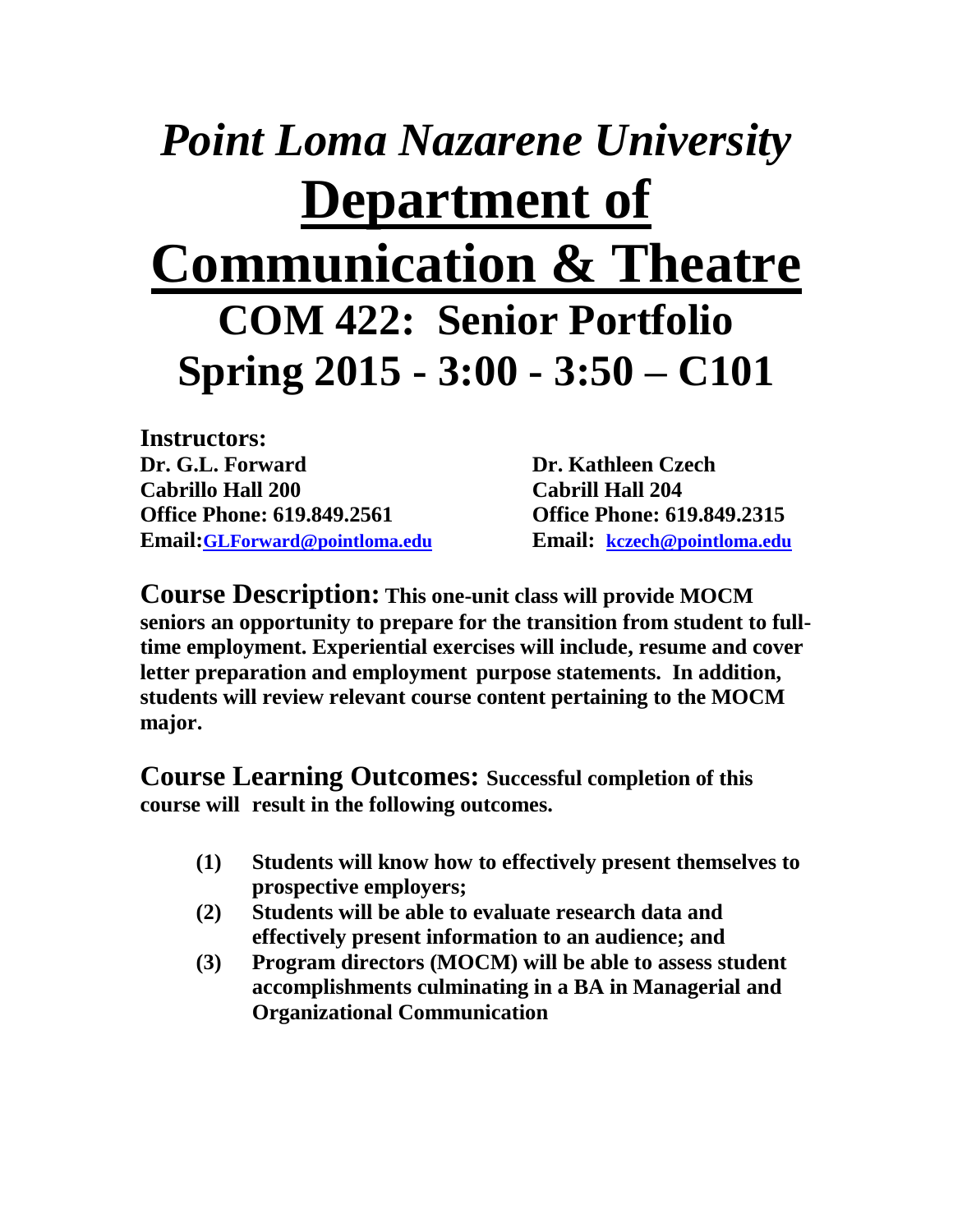## **Course Assignments:**

**Resume & Cover Letter:** You will provide a completed, updated resume and a sample cover letter to an employer for a position and company that would be a possible prospective employer.

**Informational Power Point Presentation:** Students will deliver a 10 minute presentation utilizing appropriate PowerPoint slides. The presentation will answer the question: "What I want to be when I grow up?" or something equivalent.

**Community Service:** During the semester you will need to perform some volunteer activity in service to the community – in some way. I intend to be flexible in what qualifies as service but you should confirm your plans with me BEFORE you proceed.

**Leadership Philosophy:** You will prepare and submit a brief statement of your leadership philosophy (2-3 pages). This essay should reflect an awareness of leadership theory and practice and specifically reflect information and issues raised in COM 345.

**Research Methodology Write-ups:** Students will complete 2 different research methodology reports. You will have to answer specific questions involving both qualitative and quantitative research methods.

> □Quantitative □Qualitative

**Capstone Essays:** You will choose three MOCM major courses on which to write. We will focus on specific course content and theoretical premises in order to assess your knowledge of key elements of the discipline.

Choose one (1): COM190 or COM220 Choose two (2): COM330 or COM340 or COM345 or COM365

**Exit Exam:** The university now requires all graduating seniors take a general knowledge exit exam. This exam will be given in this course and must be taken to graduate.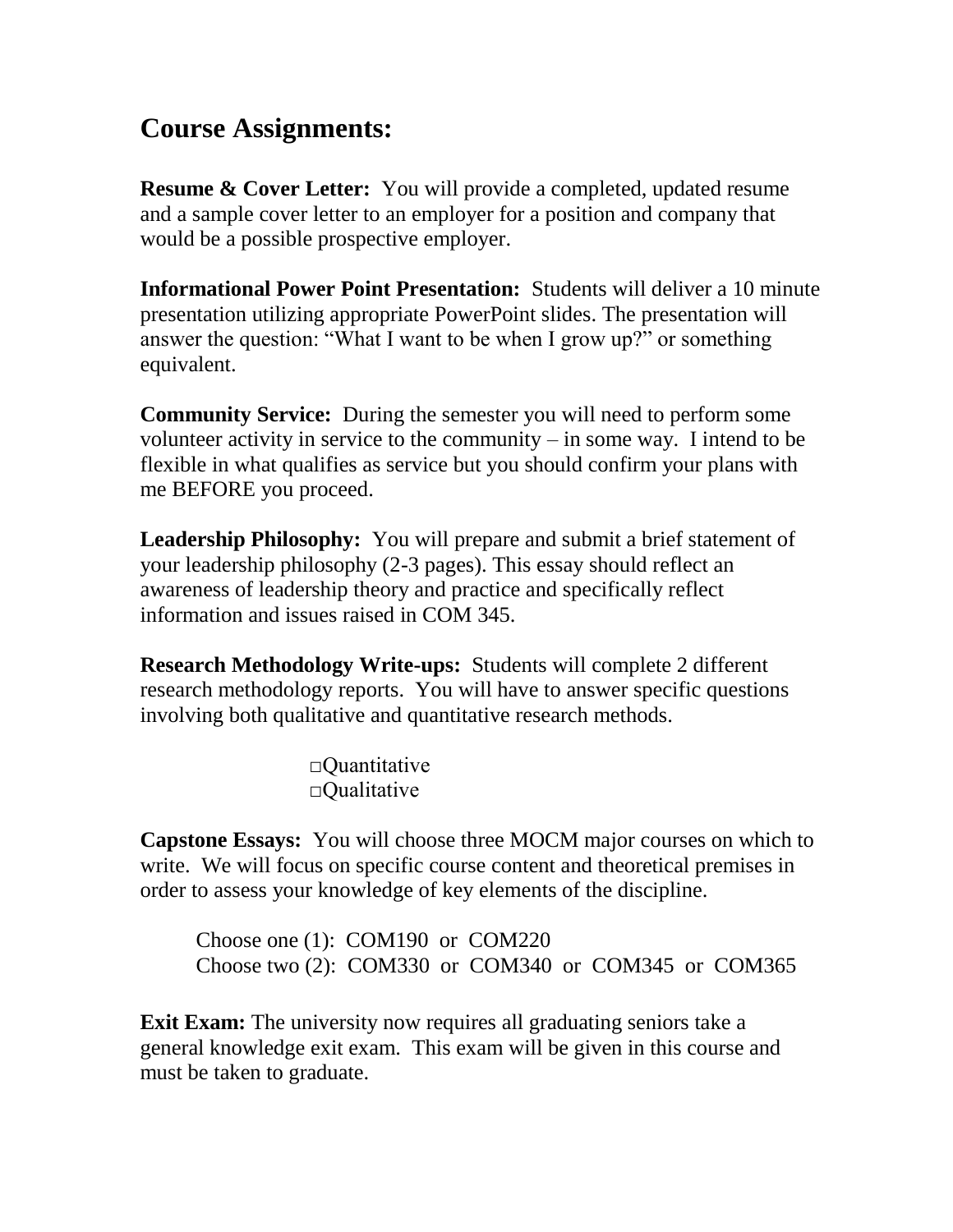Grading & Evaluation: These assignments will be utilized for specific learning outcome assessment data. As such, the course is graded CREDIT / NO CREDIT. The course professors will assess the knowledge gained by students using the following evaluation rubric:

Resume: Student will be able to produce a quality one page resume with no more than 2 errors in grammar or spelling Content of the resume will describe specific employment responsibilities and use appropriate language. A professional employer will rate the resume on a scale of 1-10 for employment. Students must receive a 7 or higher to meet assessment goals.

PowerPoint Presentation: Student will be able to deliver an effective presentation by rating a 3 or better on a scale of 1-5. Students will score a 3 or above on each element. The following elements will be rated:

> Organization of Material Vocal Delivery and Variety Professional Dress Power Point Slides 6x6 rule and design

Leadership Philosophy: Student will produce a well written leadership philosophy using a scale of 1-5 to rate the following elements:

> Writing syntax and grammar Integration of specific leadership theories Personal application to own goals and objectives

Research Methodology Write-ups: Students will be able to read research and identify elements of the scientific method in both qualitative and quantitative research. Students will score a 3 or above on a 1-5 rating scale on the following elements:

Review of Literature – appropriate rationale and source citation Methodology – type, sample, research questions, and instrumentation Results – interpret results and statistical conclusions Discussion – be able to draw critical implications from conclusions and recognize limitations.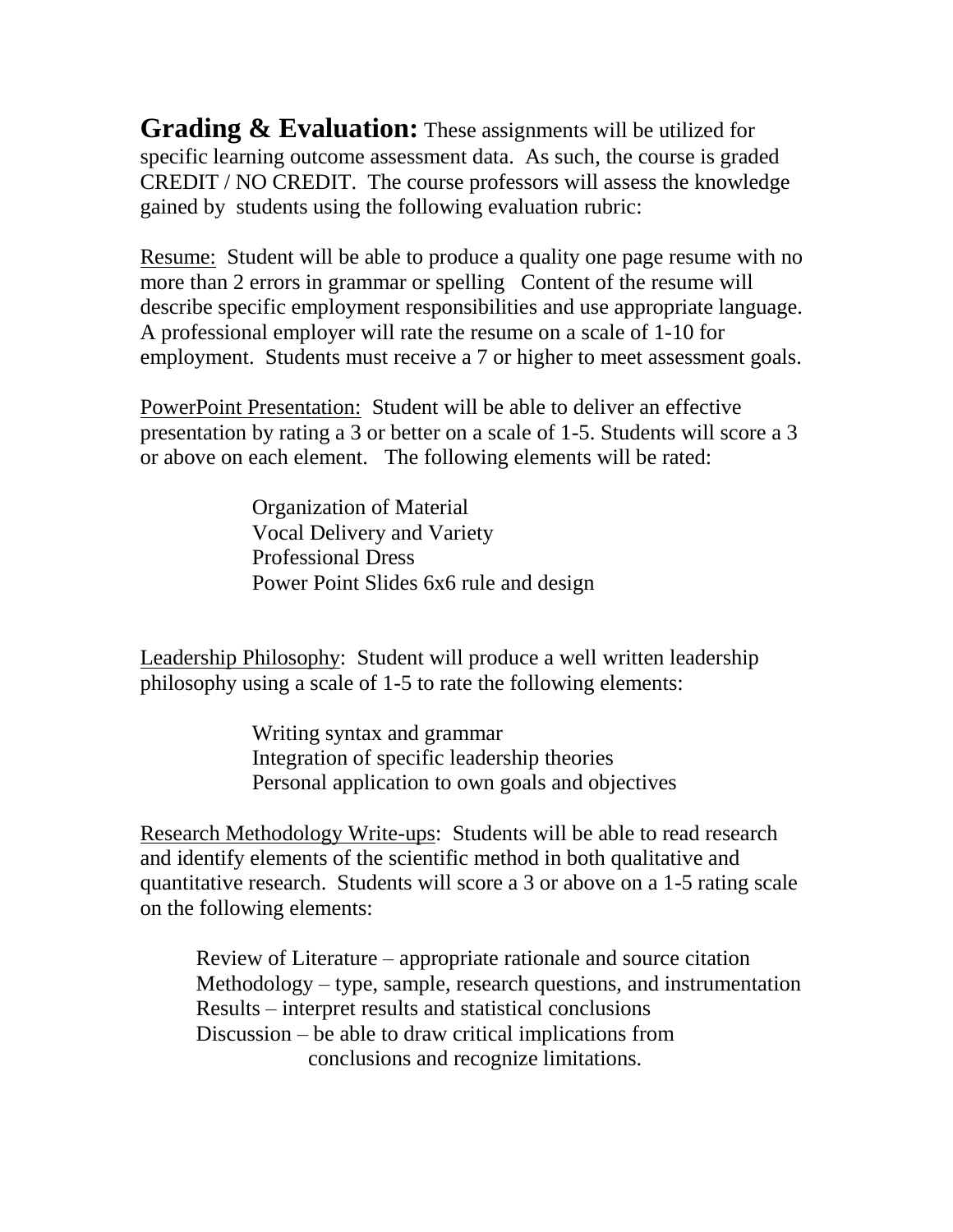Capstone Essays: Students will score a 3 or better on a 1-5 rating scale. Elements will include:

> Knowledge of subject matter Quality of writing (grammar and spelling) Application of subject matter

## **Meetings & Folders:**

1. Meetings: We will meet every week to build your final portfolio.

2. Folders: folders for each student will be kept in the department office in Cabrillo Hall. Students will be responsible for turning in assignments to their folders. Please copy [sthomas@pointloma.edu](mailto:sthomas@pointloma.edu) on everything you submit by e-mail.

## **Weekly Class Schedule**

| W Jan. 14 | Introduction to Course                 |
|-----------|----------------------------------------|
| W Jan. 21 | <b>Resumes &amp; Cover Letters</b>     |
| W Jan. 28 | <b>Resumes &amp; Cover Letters</b>     |
| W Feb. 4  | <b>Power Point &amp; Presentations</b> |
| W Feb. 11 | <b>Presentation Preparation</b>        |
| W Feb. 18 | <b>Power Point Job Presentations</b>   |
| W Feb. 25 | <b>Power Point Job Presentations</b>   |
| W Mar. 4  | <b>Capstone Essays</b>                 |
| W Mar. 11 | No Class Spring Break                  |
| W Mar. 18 | Methodology                            |